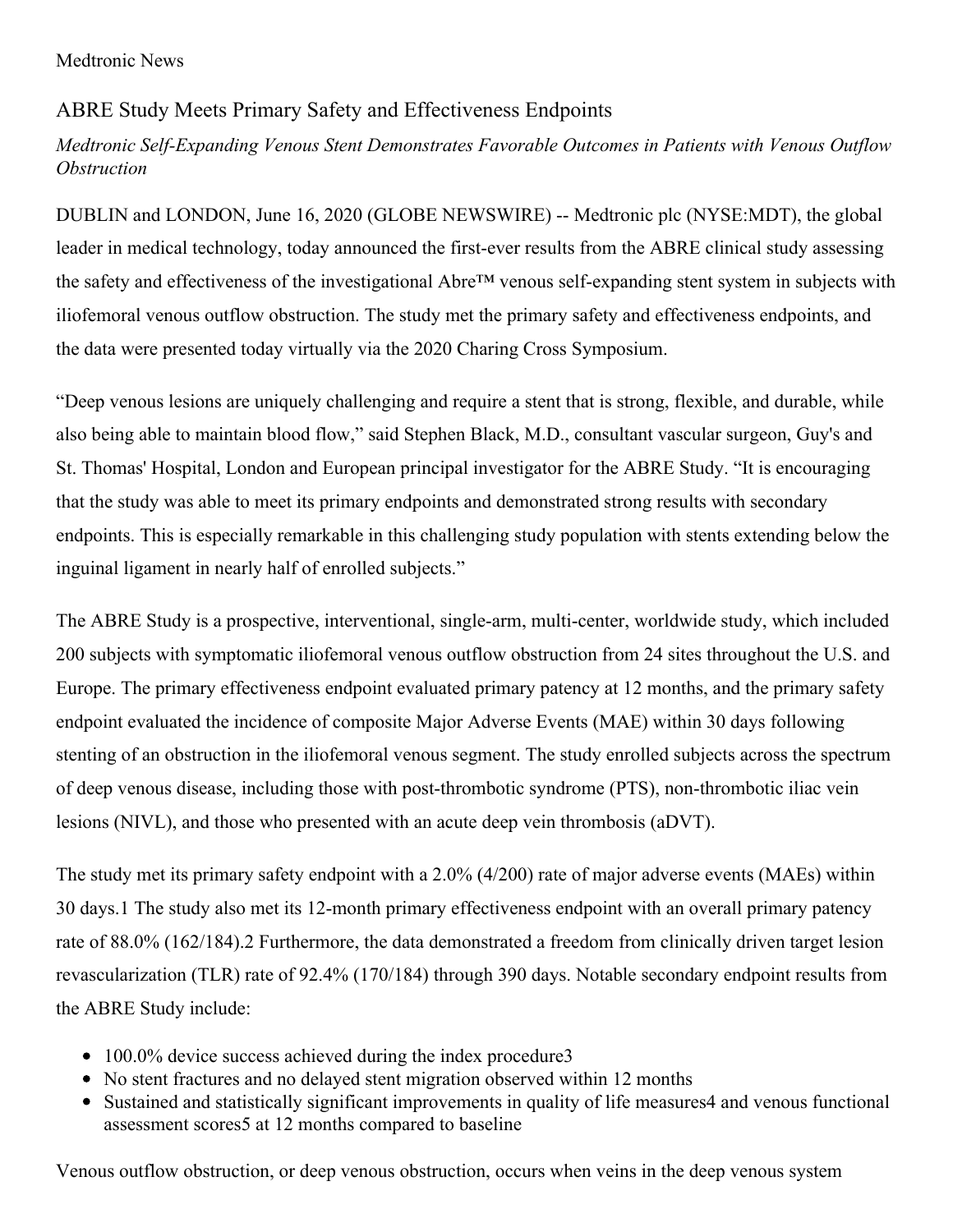become compressed and restrict blood flow. This can result in pain and discomfort, while also limiting a patient's mobility, and impairing quality of life. Medtronic estimates that approximately 24 million people worldwide are affected by deep venous obstruction, yet only <1% of this population is actually treated.6

"Our goal with the ABRE study is to generate evidence supporting the performance of the Abre stent in patients with broad indications for iliofemoral venous obstruction. This includes patients with an initial presentation of acute deep vein thrombosis, which is a unique differentiator of this study*,*" said Simona Zannetti, M.D., vice president, Clinical Research, Medical Affairs, and Education, Medtronic Aortic, Peripheral, and Venous. "We are very encouraged by the one-year results and look forward to sharing the data broadly as we seek to expand commercialization globally."

In the U.S., Abre is an investigational device and not yet approved for commercial use. Abre received CE (Conformité Européene) Mark approval in April of 2017 and is intended for use in the iliofemoral veins for treatment of symptomatic venous outflow obstruction.

In collaboration with leading clinicians, researchers, and scientists worldwide, Medtronic offers the broadest range of innovative medical technology for the interventional and surgical treatment of cardiovascular disease and cardiac arrhythmias. The company strives to offer products and services that deliver clinical and economic value to healthcare consumers and providers around the world.

## About Medtronic

Medtronic plc [\(www.medtronic.com\)](http://www.medtronic.com/), headquartered in Dublin, Ireland, is among the world's largest medical technology, services and solutions companies – alleviating pain, restoring health and extending life for millions of people around the world. Medtronic employs more than 90,000 people worldwide, serving physicians, hospitals and patients in more than 150 countries. The company is focused on collaborating with stakeholders around the world to take health care Further, Together.

Any forward-looking statements are subject to risks and uncertainties such as those described in Medtronic's periodic reports on file with the Securities and Exchange Commission. Actual results may differ materially from anticipated results.

1 MAEs included all-cause death occurring post-procedure, clinically significant pulmonary embolism, procedural major bleeding, stent thrombosis, and stent migration. MAEs were adjudicated by a Clinical Events Committee, except stent thrombosis and stent migration, which were assessed by an imaging core